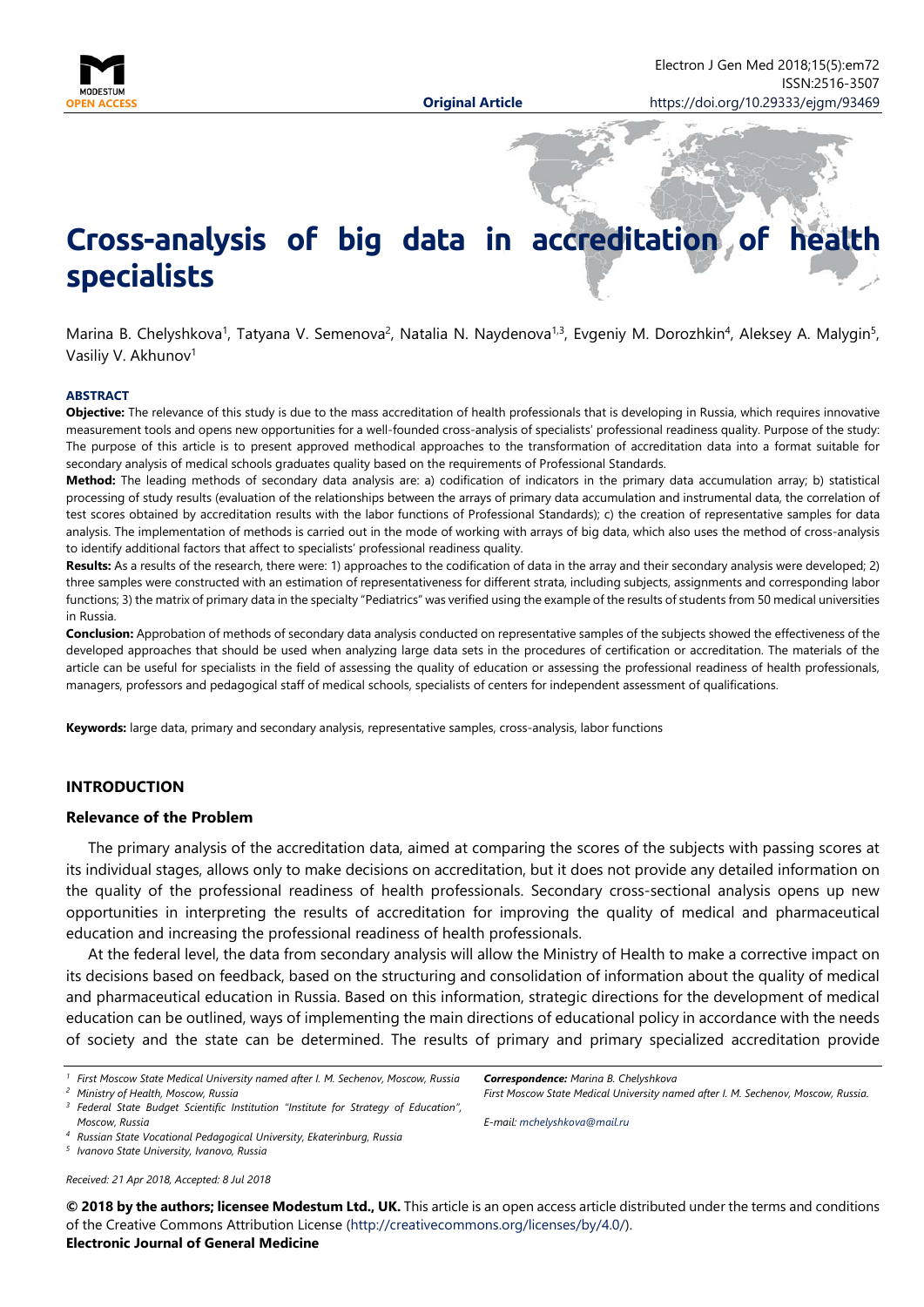educational information that is an indicator of the state of the educational process in different universities, shows the success of educational programs and the degree to which graduates are fit for the requirements of GEF and Professional Standards.

At the level of individual structures, the secondary analysis of accreditation data provides crucial information both for individualizing the training of specialists in the system of continuous medical education and for improving the effectiveness of educational activities of various educational organizations. Such information will allow the heads of the medical education system to make informed management decisions on replicating the positive experience of the country's leading universities in the health care system, build strategies for helping lagging universities, identify points of growth and establish the reasons for the failure in the training of doctors and pharmacists. To a large extent, the solution of these problems is facilitated by the development of computer support for quality management systems of education, characteristic of the second decade of the 21st century. New and more advanced versions of these systems, based on valid data from mass evaluation processes, enable the analysis of process quality and learning outcomes. In general, the secondary analysis of accreditation results should have a complex cross-type character and be conducted in several areas that are in continuous interaction to establish cause-effect relationships between specialists professional readiness quality and the most significant factors of influence.

The first direction of secondary analysis is intended to improve the measuring instruments themselves in order to increase the reliability and validity of testing data received during tests application in subsequent accreditation procedures. The second area of analysis provides the possibility of using the accreditation results for making managerial decisions in the education system. The third direction is connected with forecasting the success of further specialists work, on which qualifying decisions are made. The fourth direction of accreditation results secondary analysis allows to reveal those requirements of Professional Standards, which are systematically turned out to be poorly developed applicants. The fifth direction of data analysis is comparative research in the system of continuous medical education. The sixth direction is the improvement of Professional Standards requirements and requirements of GEF for vocational education system.

Thus, the results of a comprehensive cross-sectional analysis of accreditation data, which is of secondary nature, are highly relevant and aimed at various consumers, including health authorities, a system of continuing medical education, educational institutions and future health care professionals. However, such complex analysis is complicated not only by the mutual influence of the data consumption spheres, but also by the size of the accreditation data sets. The latter circumstance forces us, in the course of the analysis, to resort to additional data codification, the construction of sample populations and the use of the Big Data regime, which requires innovative methodological approaches to data representation for statistical processing (1). These methodological approaches to the presentation of accreditation data for cross-analysis are described in this article and have several features.

# **Goals and Objectives of the Study**

The purpose of this article is to present methodical approaches to secondary analysis of accreditation data that facilitate their detailed interpretation for improving the professional readiness of health professionals. As the main task, the development of techniques for codifying data, compressing information, constructing representative samples and correlating analysis of data links of the studied population and sample data was chosen. To confirm the effectiveness of the methodologies, their approbation was carried out and the results of the approbation were interpreted.

# **Status of the Problem Elaboration**

The research tasks outlined above are poorly represented in scientific publications and methodological literature on measurement problems, both in general terms and in the field of improving the professional readiness of health professionals. In particular, the publications mainly deal with fundamental or narrowly specialized issues of interpreting information gathered from the results of mass evaluation procedures, but practically do not touch upon methodical approaches to information compression, constructing representative samples and estimating the correlation for crossanalysis of data in Big Data format . Most studies of the results of evaluation procedures are limited to the primary analysis, when the percentages of execution and the average scores for the groups of subjects are calculated on the data matrix without taking into account the factors of influence and the possibilities of additional secondary analysis of the data sets.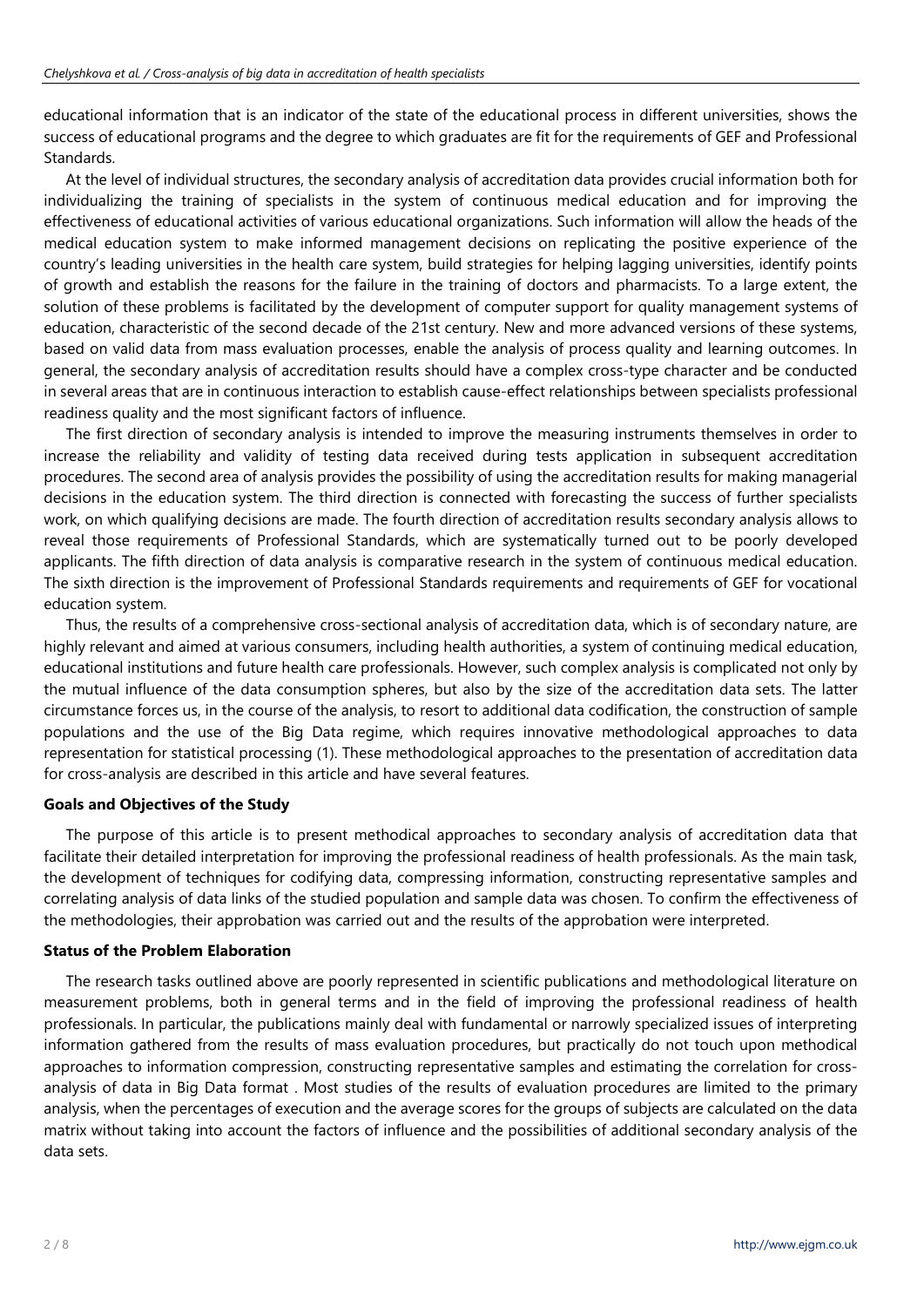## **Theoretical and Practical Contribution of the Materials of the Article**

The results of this research, both theoretical and practical, can include methodological approaches to data codification, data compression, its aggregation and interpretation. Approbation of approaches was carried out on the results of accreditation of graduates of 50 medical universities in Russia in 2017, integrated in federal districts.

According to the approbation data, a correlation analysis was constructed that establishes a measure of the correlation of the investigated indicators, estimated for selective populations and for the general population. Interpretation of the results of approbation was carried out in connection with professional functions in the profession "Pediatrics".

#### **Analysis of Russian Scientific and Pedagogical Literature**

Despite the relatively short period of existence of accreditation of health care professionals in Russia, a number of publications have been devoted to it. A number of authors write about the problems of accreditation of health professionals (2). The authors consider a wide range of theoretical and methodological issues, covering the design of instruments, scaling and processing data in order to ensure the high quality of measurement results (3).

The problems of the quality of continuous medical education and its evaluation are considered in the articles of other authors (4); however, all the approaches proposed in the articles to the quality assessment lie, as a rule, outside the methods of the theory of pedagogical measurements, and therefore no one do not address the issues of secondary analysis of data on the quality of medical education.

Most of the articles of other Russian authors are devoted to procedural issues of accreditation (5). However, there are practically no publications in education aimed at secondary analysis of large data sets that provide a detailed information for improving the quality of educational outcomes.

Partially, the problems of secondary analysis of large data sets are investigated by specialists in other fields of science. For example, a number of authors dealt with these problems in sociological studies. (6-8). Basically these publications touch upon the questions of the form of presenting the data of analysis, data collection and storage, but practically do not cover the methods of constructing representative samples of subjects in accordance with modern requirements of measurement theory. Thus, the issues considered in this article are practically not represented in domestic publications on problems of accreditation of specialists or attestation of students.

## **Analysis of Foreign Studies**

The analysis of foreign authors publications of a number countries that have developed testing systems for certification, and accreditation testifies to the predominant fundamental nature of the research. As a rule, in numerous textbooks and monographs, the basic issues of measuring instruments development and application in assessment and accreditation based on classical or modern test theory are discussed, methodical approaches are proposed to the evaluation of measurement results quality and their scaling (9-12)

The problem of primary and secondary interpretation of data is mainly addressed by the authors of articles, considering it in the context of analyzing the results of certification, certification or accreditation in a certain field of professional activity (13-17). In particular, a number of authors of the articles discuss in a fragmented manner the interpretation and improvement of the quality of evaluation process results in relation to the problem of improving the professional performance of health care professionals (18-25).

In general, it can be concluded that in addition to the fundamental problems of measurement theory, a number of related studies are adjacent to the problems of secondary data analysis, but the issues of secondary analysis connected with the influence of various factors on the results of measurement in assessing the professional readiness of health professionals are insufficiently studied character.

#### **MATERIALS AND METHODS**

#### **Theoretical and Empirical Methods**

To test the hypothesis about the effectiveness of the methodological approaches proposed by the results of the study, a set of various methods complementary to each other was used:

− theoretical methods based on the analysis of the work of teachers and testers on the research problem, substantiating the methods of working with data in text form on Big Data sets;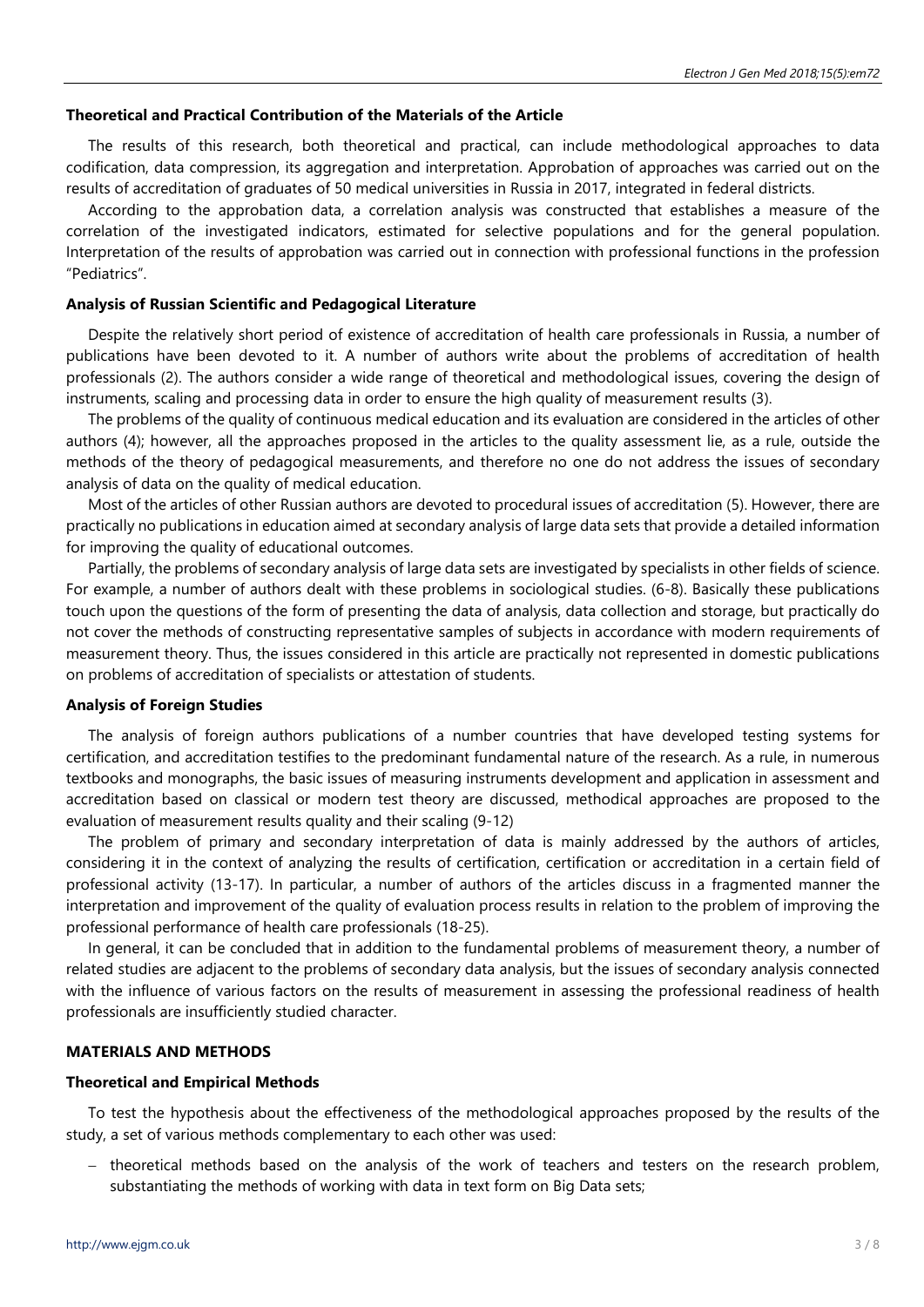− empirical methods, including the codification of indicators in the array of primary data accumulation, statistical processing of research results.

To identify additional factors affecting the quality of professional preparedness of health care professionals, crossanalysis was used in the mode of working with Big Data sets.

# **Base of Research**

The study was conducted on the basis of the Methodological Center for Accreditation of Specialists of the First Medical University named after. Sechenov.

## **Stages of Research**

The study was conducted in three stages. At the first stage, variables (constructs) were allocated for analysis based on primary data sets of accreditation data. At the second stage, the theoretical base of the research was created and corrected. At the third stage, the analysis was carried out, the data were summarized and systematized after identification and aggregation, tabular and graphical representations of the data were calculated. Also at the third stage, samples and additional arrays for secondary analysis were formed on the basis of estimating the correlation of labor functions and test results.

# **Evaluation Criteria**

As qualitative criteria in the empirical part of the study, labor functions of professional standards in the specialty "Pediatrics" were used. The passing quantitative criterion in the testing was chosen at the level of 70 %. Thus, all subjects who fulfilled at the first stage of accreditation at least 70% were considered to have successfully passed the first stage.

# **Progress and Description of the Experiment**

For the experimental part of the study, the results of more than 5,000 graduates of the specialty "Pediatrics" were used, accredited in 2017 in medical schools in Russia. As the data for the study, the results of the first stage of accreditation, including graduate scores for standardized testing, were selected.

The experimental part of the study included several stages. At the first stage, additional variables were introduced for the primary data sets. Then the information was compressed and the introduction of identifiers for the subjects, universities and districts. The next stage of the experiment was devoted to the analysis of the representativeness of the data to confirm the validity of the conclusions and the possibility of their generalization by spreading to the general sets of subjects and tasks. Further, tabular and graphical representations of the data were calculated and additional arrays were created for secondary analysis of the correlation of labor functions and test results using the SPSS package for statistical analysis of data in the social sciences. Then, the results of the processing were interpreted to obtain the conclusions of the study.

# **RESULTS**

# **Coding and Compression of Information**

To codify the matrix of primary data, a new variable was introduced, which was chosen as the federal district code, which allowed to consolidate the statistics and generate a sample of data for the federal districts. Also, all educational organizations were coded with a four-digit code containing some identification information. The identifier of the subject was represented by the electronic address indicated by him at the time of testing.

To compress information from 3112 tasks involved in the accreditation for testing, a representative sample of tasks for cross-analysis was compiled. The sample included 60% of tasks, each of which was not duplicated in files and belonged to one labor function. Further, it was proved that the sample of tasks for cross-analysis with a probability of 99% significantly correlates with the entire data matrix with a coefficient of almost 0.9. Thus, it was concluded that for cross-analysis it is possible to use a sample of tasks and distribute sample data to the whole general set of tasks without loss of reliability and reliability of the results of the analysis.

# **Formation of Representative Samples**

To minimize the volume of data, they were grouped in 8 federal districts (Central Federal District - CFD, North-West Federal District - NWFD, North Caucasus Federal District - NCFD, South Federal District - SFD, Volga Federal Distric -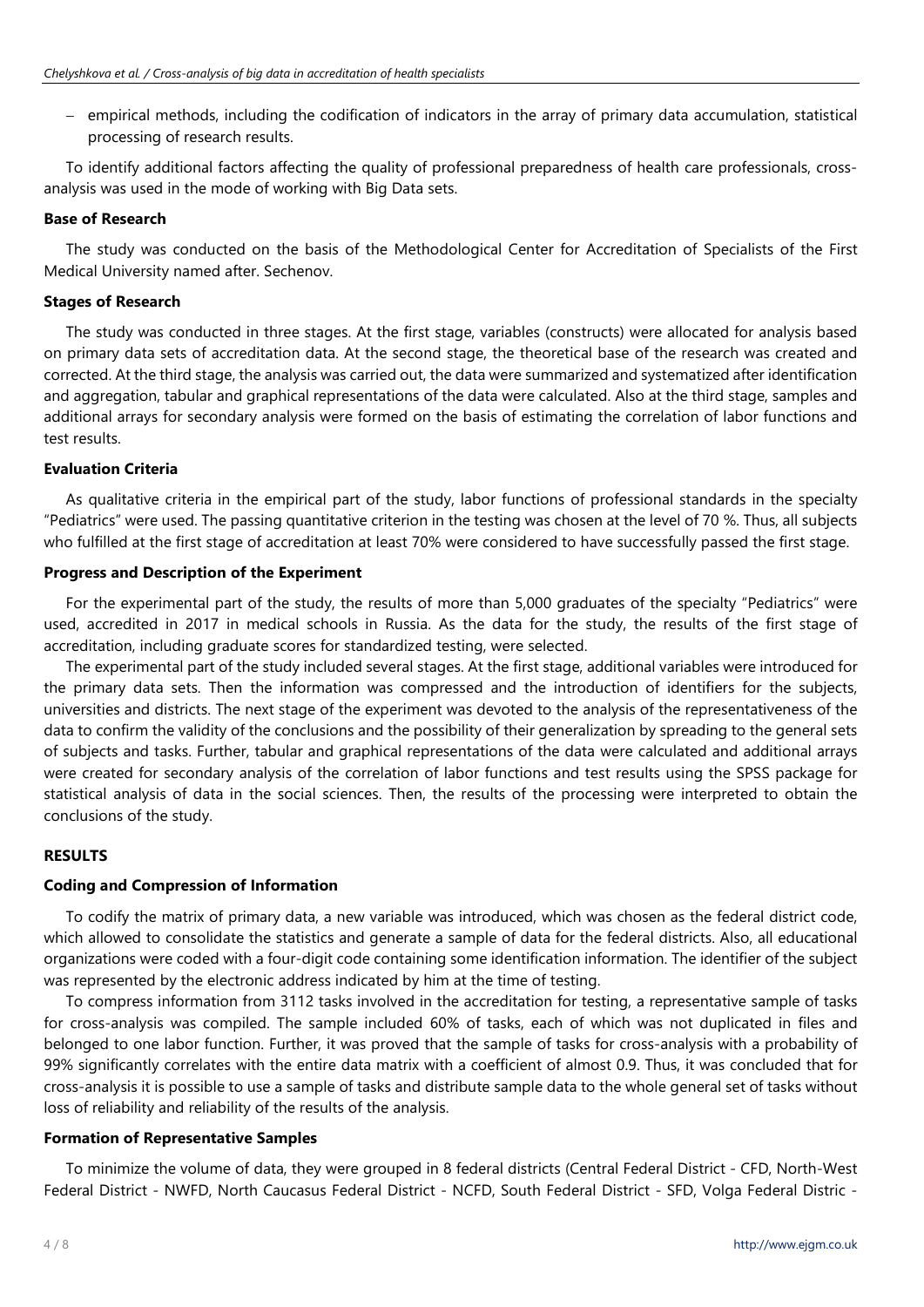

**Figure 1:** *Number of graduates involved in the study, by federal districts*

| The code of the labor<br>function in the experiment | The code of the labor<br>function in standard | <b>Purpose of labor function</b> | <b>Number of items</b> | Percent |
|-----------------------------------------------------|-----------------------------------------------|----------------------------------|------------------------|---------|
|                                                     | A/01.7                                        | Examination                      | 1598                   | 51,3    |
|                                                     | A/02.7                                        | Purpose of treatment             | 595                    | 19,1    |
|                                                     | A/03.7                                        | Rehabilitation                   | 121                    | 3.9     |
|                                                     | A/04.7                                        | Prevention                       | 557                    | 17.9    |
|                                                     | A/05.7                                        | Management                       | 241                    |         |
| Total                                               |                                               |                                  | 3112                   | 100,0   |

**Table 1:** *Distribution of tasks in the sample according to labor functions (specialty "Pediatrics")*

VFD, Ural Federal District - UFD, Siberian Federal District - SFD, Far East Federal District - FEFD). Due to this, the crossanalysis was carried out on the grouped samples shown by **Figure 1**.

The figure shows samples of subjects from 52 universities from 8 federal districts of the Russian Federation. In order to preserve the confidentiality of the results of accreditation for individual HEIs, only the regions are given in the figure, the data on which allow the creation of a matrix for cross-analysis of labor functions.

# **Cross-analysis of Results on Labor Functions**

The results of a qualitative analysis of the sample of tasks conducted to determine the distribution of assignments for labor functions are presented in **Table 1**.

From **Table 1** it follows that the most significant authors of tests are the first function, which is focused on the content of more than 1500 tasks. The second place in importance is occupied by two functions aimed at the treatment and prevention of diseases. Secondary were the third and fifth functions, which included the least number of tasks in the test cases. Since cross-analysis is conducted on compressed, truncated and truncated sample data, which reduces already fragmentary data, the results of the analysis of the last two functions require additional studies to assess the validity and reliability of the results obtained.

**Figure 2** shows the results of comparing the average scores obtained from 8 districts based on the compressed crossanalysis data (bottom points) and the total data set (top points).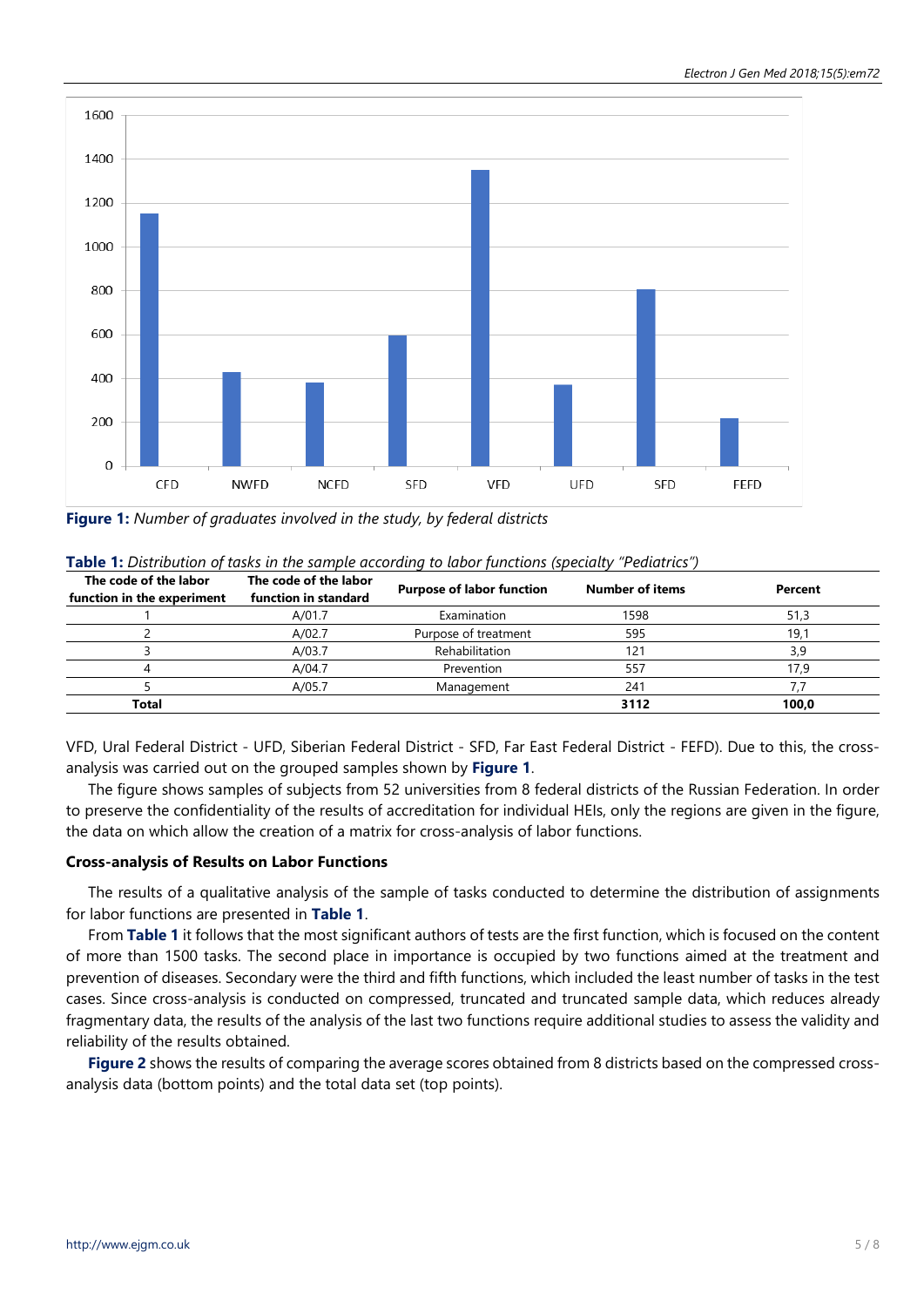

**Figure 2:** *Comparison of average scores for two sets of data*



**Figure 3:** *Histogram of average scores for labor functions in districts*

The figure introduces the digital notation for the federal districts: 1-CFD, 2 - NWFD, 3 - NCFD, 4 - SFD, 5 - VFD, 6 - UFD, 7 - SFD, 8 – FEFD on the horizontal axis. In the Central District (on the horizontal axis, point 1), there is a complete coincidence of the average scores obtained from the two sets of data. The greatest discrepancy of average scores is observed in the Far Eastern Federal District (on the horizontal axis point 8), but even this seemingly great difference does not exceed two points within the measurement error. Thus, data compression does not lead to loss or distortion of the results of the test subjects and can be used for cross-analysis. In addition to the conclusion drawn in **Figure 2**, another, equally important conclusion follows: the highest average score is observed in the Southern Federal District (on the horizontal axis point 4), and the lowest - in the east of Russia (on the horizontal axis point 8).

The analysis of the Bonferroni analysis of variance showed a 95% statistically significant difference in the average scores of higher education institutions according to the labor functions of professional standards (specialty "Pediatrics") obtained in various federal districts. **Figure 3** shows the histogram of the average scores allocated by color for various labor functions of professional standards in the chosen specialty. The numbers on the left on the vertical axis, as before, correspond to the federal districts.

The analysis of the histogram based on the results of the primary accreditation of graduates opens up opportunities for obtaining a number of conclusions detailing the development of the work functions of graduates and presented in the next section.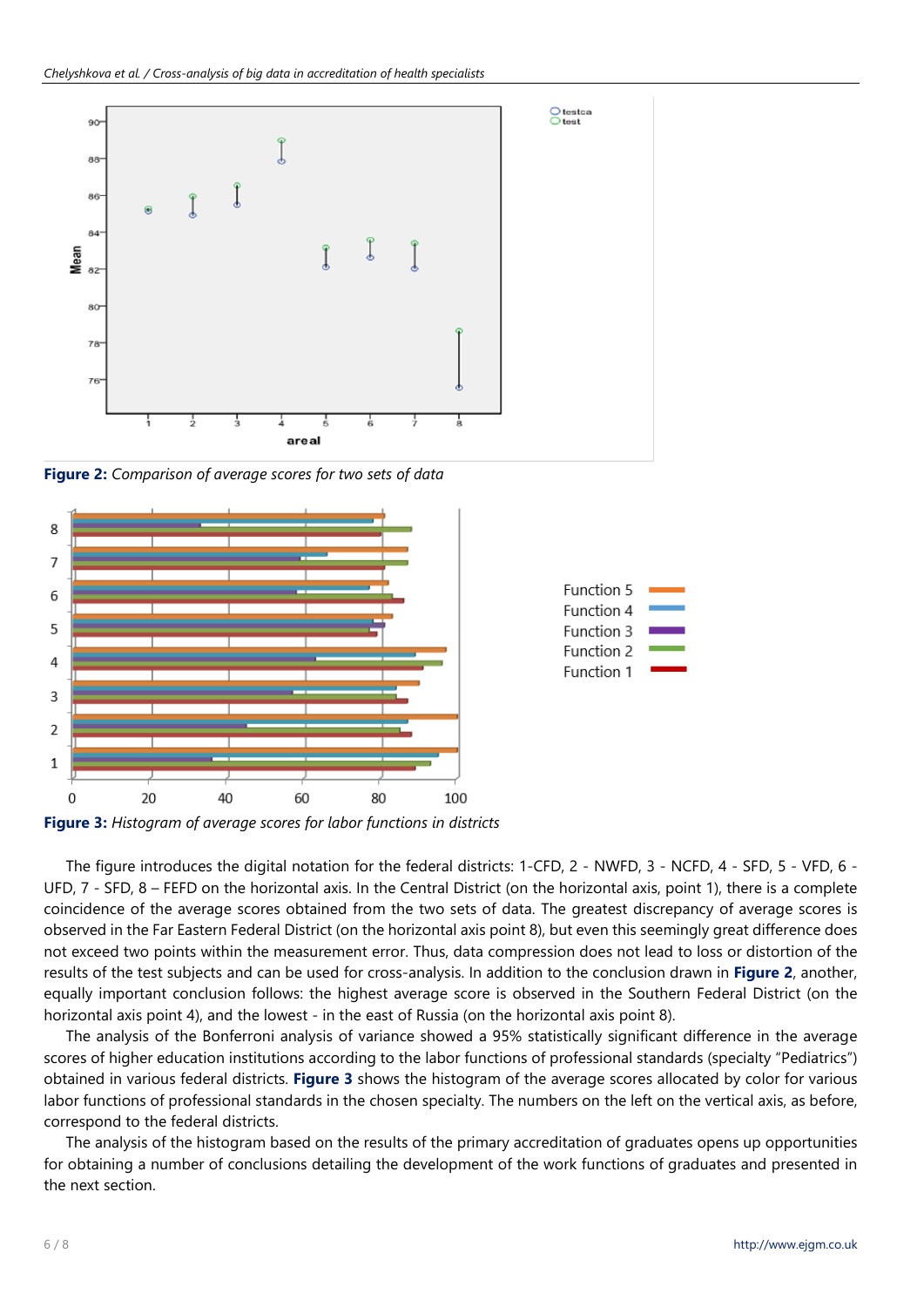## **DISCUSSIONS**

From **Figure 3** it follows that the first function aimed at examining children for the purpose of establishing a diagnosis, in almost all districts, fairly high average scores are observed. A similar even more favorable picture is observed for the fifth function, which requires graduates to organize the activity of medical personnel and maintain documentation. The worst situation is with the development of the third function related to the implementation of rehabilitation programs and the implementation of preventive measures.

Of course, according to the plan of the research, the conclusions obtained are illustrated by the methods of secondary analysis of accreditation data themselves, but cannot at the moment serve as a basis for making managerial decisions in medical education. A detailed and in-depth analysis of additional factors affecting the results of secondary analysis is required. In particular, it is necessary to take into account the number of tasks for each function that are in the sample for cross-analysis, their difficulty and distribution according to the subjects with different levels of professional readiness to perform labor functions. Only if these and a number of other, less important factors are taken into account, the results obtained can serve as the basis for making reliable and valid management decisions.

In general, during the research, the assigned tasks aimed at developing approaches to codification and data compression for their secondary analysis were solved. In the course of solving problems, samples of subjects and assignments with an estimate of representativeness for different strata were constructed and labor functions corresponding to them were identified. Proposed methods of the study were tested on a verified matrix of primary data on the specialty "Pediatrics", which led to the conclusion about the effectiveness of the developed approaches that should be used when analyzing large data sets in accreditation procedures when conducting secondary data analysis.

## **CONCLUSIONS**

As a perspective direction of the development of the considered methods, it is possible to propose an expansion of the list of information on tasks in the process of forming options on the specifications of valuation means. In particular, it is necessary to take into account not only the binding of assignments to certain labor functions, but also their difficulty, determined on representative samples of subjects by statistical means. This will allow obtaining more accurate results on a real data set during secondary analysis and preparation of conclusions for making managerial decisions.

During the cross-analysis of data in the study, approaches to codification and data compression were developed. The formation of samples on two arrays (subjects and tasks) was carried out by the probabilistic-proportional method, which makes it possible to resort to modern methods of analyzing large arrays of accreditation data. The developed approaches to data compression for cross-analysis were supplemented by the dispersion analysis to assess the significance of the differences in the average scores for the federal districts.

The materials of this article can be useful for managers at both the federal and regional levels in order to develop sound decisions in the field of training medical personnel. The developed methods can be useful for teachers of higher educational institutions, testers, analysts and developers of evaluation tools for accreditation or certification of specialists.

# **REFERENCES**

- 1. Pollak RA. Standardized measurement. Paper prepared for the Workshop on Advancing Social Science Theory: The Importance of Common Metrics. National Academies, Washington; 2010.
- 2. Semenova T, Sizova Zh, Chelyshkova M, Dorozhkin Е, Malygin A. Fairness and Quality of Data in Healthcare Professionals' Accreditation. Modern Journal of Language Teaching Methods (MJLTM). 2017;7:13–25
- 3. Semenova T, Sizova Zh, Zvonnikov V, Masalimova A, Ersozlu Z. The Development of Model and Measuring Tool for Specialists Accreditation. EURASIA J. Math., Sci Tech. Ed. 2017;13(10):6779–788.
- 4. Dorozhkin EM, Chelyshkova MB, Malygin AA, Toymentseva IA, Anopchenko TY. Innovative Approaches to Increasing the Student Assessment Procedures Effectiveness. International Journal of Environmental and Science Education. 2016;11(14):7129-144.
- 5. Davydova ЕВ. Accreditation to replace certification. Human resources department public (municipal) institution. 2016;11:325-336.
- 6. Volkova PA, Shipunov AB. Statistical processing of data in educational and research works. Мoscow: Forum; 2012.